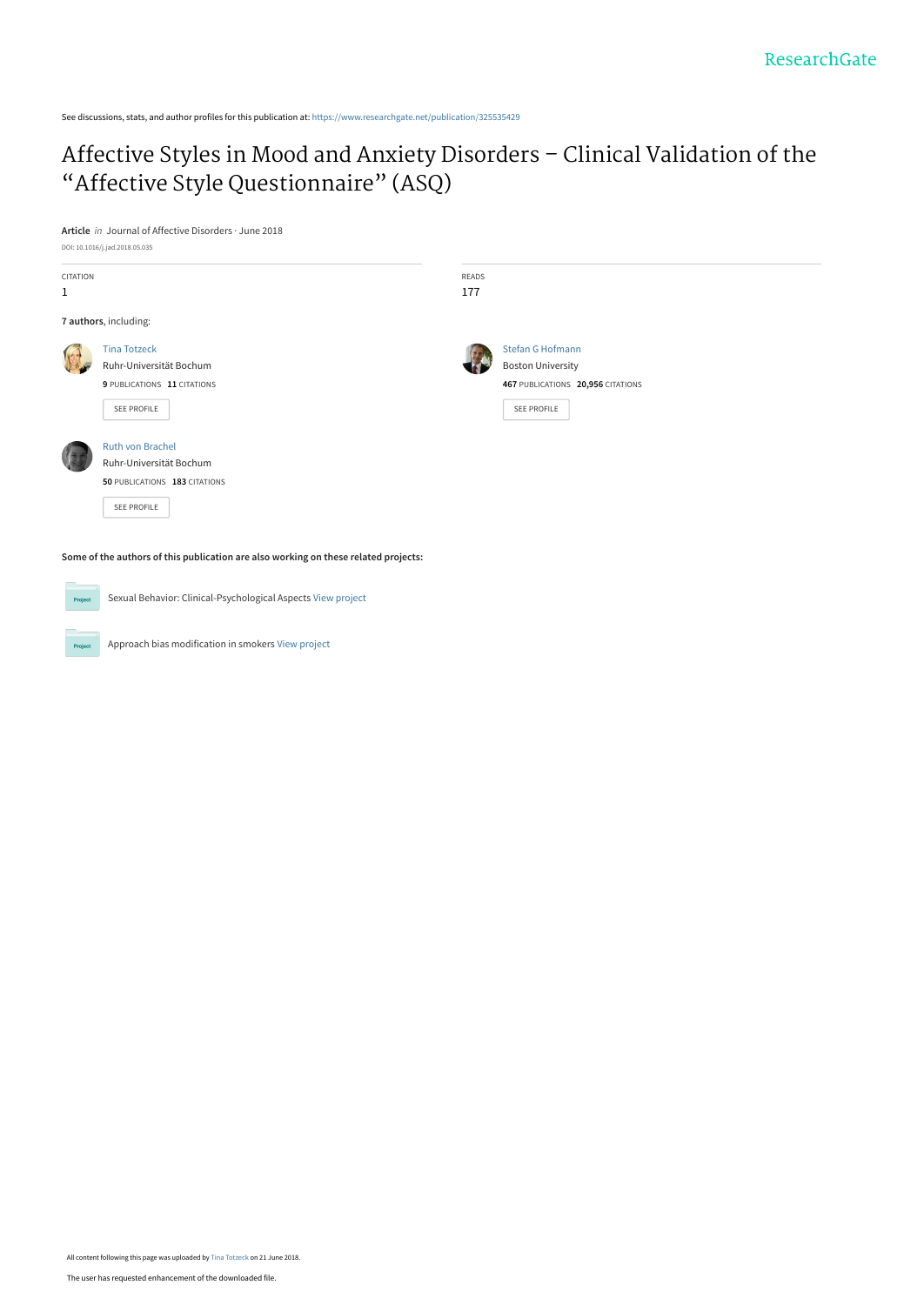

Contents lists available at [ScienceDirect](http://www.sciencedirect.com/science/journal/01650327)

## Journal of Affective Disorders



journal homepage: [www.elsevier.com/locate/jad](https://www.elsevier.com/locate/jad)

Research Paper

## Affective styles in mood and anxiety disorders – Clinical validation of the "Affective Style Questionnaire" (ASQ)



Christin[a](#page-1-0) Totzeckª, $^{\mathrm{a}},\mathrm{F}$ o[b](#page-1-2)ias Teismann $^{\mathrm{a}},\mathrm{Stefan\, G.}$  Hofmann $^{\mathrm{b}},\mathrm{Ruth\, von}$  Brachel $^{\mathrm{a}},\mathrm{X}$ iao Chi Zhang $^{\mathrm{a}},$ Veren[a](#page-1-0) Pflug<sup>a</sup>, Jürgen Margraf<sup>a</sup>

<span id="page-1-2"></span><span id="page-1-0"></span><sup>a</sup> Mental Health Research and Treatment Center, Ruhr-Universität Bochum, Massenbergstrasse 9-13, 44787 Bochum, Germany <sup>b</sup> Psychological and Brain Sciences, Boston University, Boston, USA

#### ARTICLE INFO

Keywords: Emotion regulation Affective styles ASQ Affective disorders Anxiety disorders

## ABSTRACT

Background: Emotion regulation plays a critical role in the development and maintenance of psychological disorders. Less is known about the association of affective styles and psychopathology. The 20-item "Affective Style Questionnaire" (ASQ) has been validated in nonclinical samples. The American and German validation studies resulted in a three-factor structure (concealing, adjusting, and tolerating). The present study aimed to investigate three aspects: (1) the validation of the ASQ within a clinical sample, (2) the examination of possible differences in affective styles between patients suffering from affective versus anxiety disorders, and (3) the association of affective styles and anxiety, depression, and stress symptoms.

Methods: Overall 917 patients receiving cognitive-behavioral therapy at an outpatient clinic participated in this study, 550 participants were female. All data were collected before the beginning of treatment.

Results: Confirmatory factor analyses revealed the same three-factor structure found in the previous Western samples (CFI = 0.90, RMSEA = 0.06): Concealing ( $α = 0.81$ ), adjusting ( $α = 0.71$ ), and tolerating ( $α = 0.70$ ). Significantly lower scores in the ASQ subscale adjusting were found in patients suffering from affective disorders than patients suffering from anxiety disorders. The results of the regression analyses showed that the ASQ adjusting and concealing behavior seem to play a more important role than the ERQ reappraisal and suppression for depression, anxiety, and stress among clinical populations.

Limitations: A number of limitations must be taken into consideration while evaluating the present study. First and foremost, the clinical data were based on primary diagnoses. We did not ascertain comorbid diagnoses. This distinction may be important, since affective and anxiety disorders are often linked to each other. In addition, we only used data collected before the beginning of psychotherapeutic treatment and were therefore not able to analyze changes in affective styles during and after intervention. Furthermore, all data were based on selfreported information of patients. We did not implement either a therapeutic rating of affective styles or physiological measures, for instance arousal, which could have shown whether the used strategies successfully reduce negative emotions. Future research should address this question. Another limitation is the fact that we concentrated on the main categories of mental disorders and, therefore, did not subdivide patients with affective and anxiety disorders in terms of their concrete diagnoses. This is of special importance, because there might also be differences in affective styles within the main categories.

## 1. Introduction

Every human being experiences negative emotions but people's ways of coping vary greatly. Emotion regulation depicts the process by which individuals consciously and unconsciously modulate their emotions to respond to environmental demands ([Rottenberg & Gross, 2003;](#page-7-0) [Campbell-Sills & Barlow, 2007\)](#page-7-0). Two regulation strategies that have received considerable empirical attention are cognitive reappraisal and

expressive suppression [\(Gross & John, 2003; Ochsner et al., 2002](#page-7-1)). Cognitive reappraisal as an antecedent-focus strategy serves to change the negative emotional impact before distress is fully activated. Expressive suppression as a response-focused strategy is used to avoid an ongoing negative emotion. Research has shown that antecedent-focused strategies are relatively effective, whereas response-focused strategies tend to paradoxically increase negative affect ([Gross, 1998; Aldao et al.,](#page-7-2) [2010\)](#page-7-2).

<https://doi.org/10.1016/j.jad.2018.05.035> Received 17 January 2018; Received in revised form 27 April 2018; Accepted 25 May 2018 Available online 02 June 2018 0165-0327/ © 2018 Elsevier B.V. All rights reserved.

<span id="page-1-1"></span><sup>⁎</sup> Corresponding author. E-mail addresses: [Christina.Totzeck@ruhr-uni-bochum.de](mailto:Christina.Totzeck@ruhr-uni-bochum.de), [christina.totzeck@rub.de](mailto:christina.totzeck@rub.de) (C. Totzeck).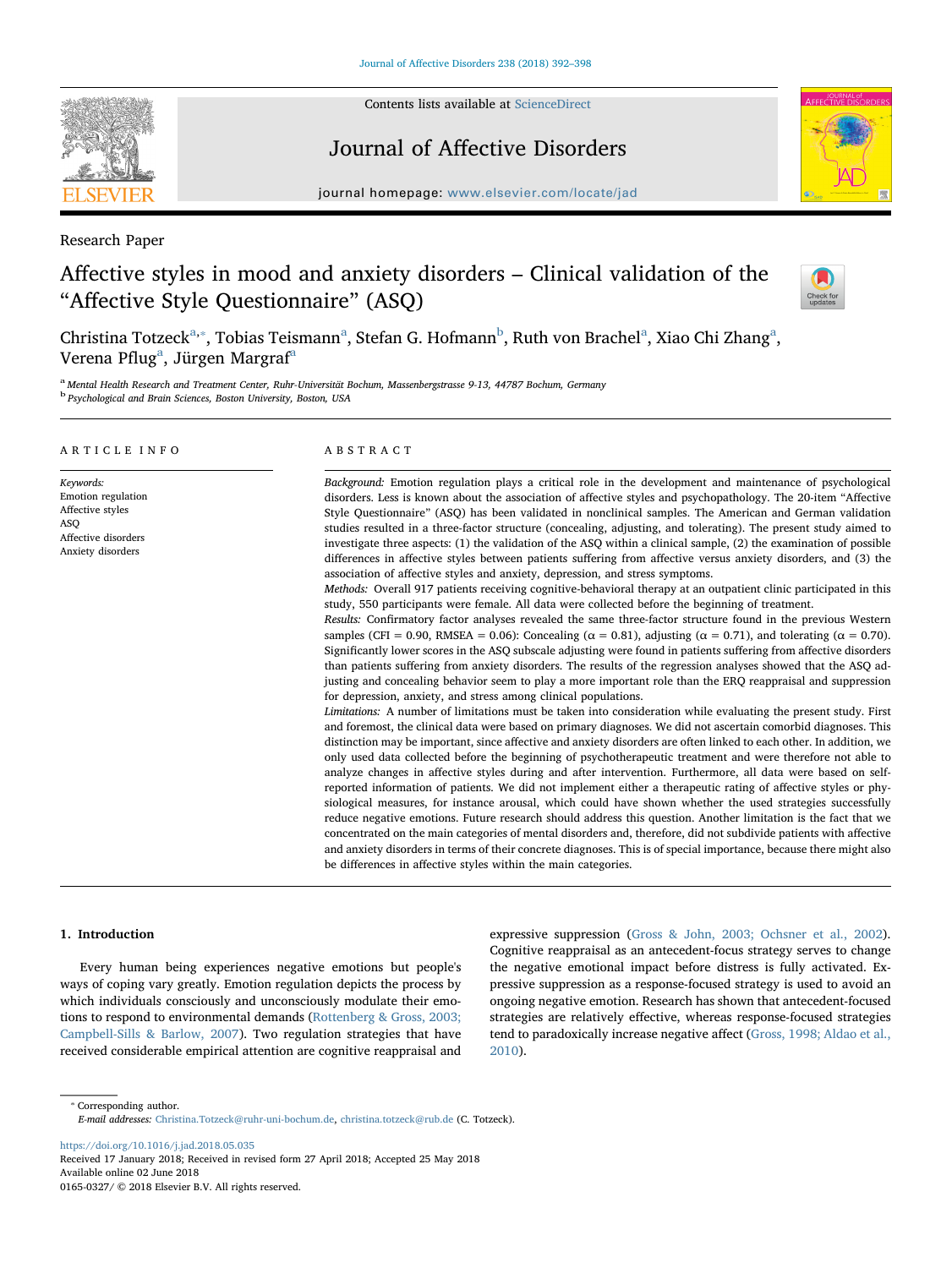Individuals vary in their use of strategies, in the speed and in the intensity of emotional reactions to similar threats and rewards ([Dennis, 2007](#page-7-3)). This broad range of individual responses is referred to as affective style [\(Davidson, 1998, 2000, 2002; Hofmann et al., 2012](#page-7-4)). For instance, some people tolerate feeling sad or anxious, whereas others react to the onset of such emotions by immediately appraising them as intolerable and subsequently engage in maladaptive responsefocused strategies [\(Gross & John, 2003](#page-7-1)). With the development of the "Affective Style Questionnaire" (ASQ), [Hofmann and Kashdan \(2010\)](#page-7-5) aimed to provide a tool to assess such inter-individual differences in the habitual use of emotion regulation strategies. The ASQ was developed in a two-phase study: In their first study, the authors compiled a pool of 127 items related to the construct of emotion regulation strategies, mostly based on the work by [Gross and John \(1997; 2003\)](#page-7-6), as well as on the acceptance and mindfulness based literature (e.g., [Hayes et al.,](#page-7-7) [1999\)](#page-7-7). Items and self-report measurements were presented to a student sample ( $N = 457$ ). Analyses revealed three meaningful and interpretable factors, which led to the following three affective styles: concealing, adjusting, and tolerating.

Concealing describes the tendency to avoid intrapersonal and interpersonal emotions that surface (eight items; e.g., "I often suppress my emotional reaction to things") including suppression and other responsefocused strategies. Adjusting reflects the perception of an emotion as information, and the ability to use this information to modulate the emotional experience and expression in response to the situational demands of a particular context. This includes not only cognitive reappraisal but also other tactics that help to successfully balance emotions as needed (seven items; e.g., "I can get out of a bad mood very quickly"). Finally, tolerating refers to the perception of an emotion without any effort to fight this feeling, even if this emotion is negative and causes distress (five items; e.g., "It's ok if people see me being upset").

In order to further evaluate the structure and psychometric properties of the ASQ, Hofmann and Kashdan conducted a second study administering the ASO to another student sample  $(N = 495)$ . Results supported the three-factor structure of concealing, adjusting, and tolerating. Internal consistency values were acceptable for all three subscales (Cronbach's alpha values of concealing:  $\alpha = 0.84$ , adjusting:  $\alpha = 0.82$ , and tolerating:  $\alpha = 68$ ). Construct validity was also satisfactory, results showed strong relations with other emotion regulation scales. For instance, correlations were found for ASQ adjusting and the "Emotion Regulation Questionnaire" (ERQ; Gross [& John, 2003\)](#page-7-1) subscale reappraisal  $(r = 0.57)$ , ASO concealing with ERO suppression  $(r = 0.52)$ , and ASQ tolerating was negatively correlated with ERQ suppression  $(r = -0.32)$ .

[Graser et al. \(2012\)](#page-7-8) translated the original ASQ into German and conducted a validation study with a student sample ( $N = 640$ ). Results of factor analyses replicated the original three-factor structure. However, two items of the adjusting subscale (Item 2: "I have my emotions well under control" and Item 8: "I am able to let go of my feelings") loaded onto the other subscales, and thus, were reassigned to the concealing and tolerating subscale. Internal consistencies were satisfactory and consistent with the original version (concealing scale: α = 0.84; adjusting scale: α = 0.75; tolerating scale: α = 0.72). Within the German sample, male and female participants differed significantly in all three subscales: Men scored significantly higher in concealing and adjusting, whereas women scored significantly higher in tolerating. In summary, both validation studies provide evidence for the applicability of the ASQ within nonclinical US and German populations.

Another cross-validation study was conducted [\(Ito & Hofmann, 2014\)](#page-7-9) using a Japanese student sample ( $N = 1,041$ ). Here, a fourth factor labeled holding was found. In addition, the authors examined the influence of affective styles on depression and anxiety symptoms in this study. Results showed strong associations of adjusting with depression ( $\beta = -0.19$ ) and anxiety (β =  $-0.29$ ). Whether these results generalize to a clinical population has not been examined so far, and will be addressed in the present study. In conclusion, the ASQ seems to be a suitable instrument to

measure affective styles in a healthy population. However, as of now, the ASQ factor structure and psychometric properties have not been investigated in a clinical sample. This is of special importance, since a better understanding of emotion dysregulation might help to provide a more detailed picture of different psychological disorders, their common factors as well as their differences. The present study addresses this paucity and aimed to investigate three aspects: (1) the validation of the ASQ within a clinical sample, (2) the examination of possible differences in affective styles between patients suffering from affective versus anxiety disorders, and (3) the association of affective styles and anxiety, depression, and stress symptoms.

Regarding the validation, we first hypothesized that the three-factor structure of concealing, adjusting, and tolerating would also emerge in a clinical outpatient population in Germany. We expected the threefactor structure, because the only deviation from this factor structure was found in an Asian population, which suggests cultural differences in affective styles. Furthermore, we hypothesized that previous findings on the correlations between the ASQ and ERQ would be replicated ([Hofmann et al., 2010; Ito & Hofmann, 2014](#page-7-5)): We predicted that adjusting would be positively correlated with ERQ reappraisal, and that concealing would be positively correlated with ERQ suppression. In addition, we expected to find a negative correlation between tolerating and ERQ suppression.

Secondly, we sought to examine differences of affective styles in patients suffering from mood and anxiety disorders. As part of emotion regulation research, previous studies have provided empirical data showing associations between different strategies and psychopathology (for an overview see the meta-analysis by [Aldao et al., 2010](#page-7-10)). Less is known about the association of affective styles and mental disorders. One study by D' [Avanzato et al. \(2013\)](#page-7-11) found that patients suffering from depressive disorders showed a less frequent use of reappraisal assessed with the ERQ than patients suffering from anxiety disorders, who in turn reported more use of suppression. These differences might be explained by different prefrontal activation patterns in patients with mood and anxiety disorders ([Davidson, 1998, 2000, 2002](#page-7-4)). We expected to find similar differences of patients with anxiety and mood disorders with regards to their use of affective styles. Assuming that patients suffering from affective disorders show deficits in the successful use of cognitive reappraisal, they might also have difficulties in adjusting to situational demands. We, therefore, hypothesized to find lower scores in adjusting for patients suffering from affective disorders when compared to patients suffering from anxiety disorders. Conversely, we assumed to find a similar effect of concealing. More precisely, we hypothesized higher scores in concealing for patients suffering from anxiety disorders when compared to patients suffering from affective disorders. With regard to possible differences in tolerating, we did not set hypotheses a priori.

Thirdly, we were interested in the associations of different affective styles and psychopathology. As mentioned before, associations between affective styles and both depression as well as anxiety symptoms were found in a student sample ([Ito & Hofmann, 2014\)](#page-7-9). Analogue to this healthy population, we presumed a negative association of adjusting with depression, anxiety, and stress symptoms in both patients suffering from affective disorders and anxiety disorders. Even though concealing did not show significant associations in a healthy population ([Ito &](#page-7-9) [Hofmann, 2014\)](#page-7-9), we also expected a positive association of concealing with depression, anxiety and stress symptoms in a clinical sample. This assumption is mostly based on previous studies showing a significant association of the maladaptive strategy suppression with mood and anxiety disorders [\(Aldao et al., 2010](#page-7-10)). Because of the similarities between suppression and concealing, we assumed that concealing might also contribute to depression, anxiety, and stress symptoms in patients suffering from affective and anxiety disorders. In reverse, we presumed a negative association of tolerating with depression, anxiety, and stress symptoms.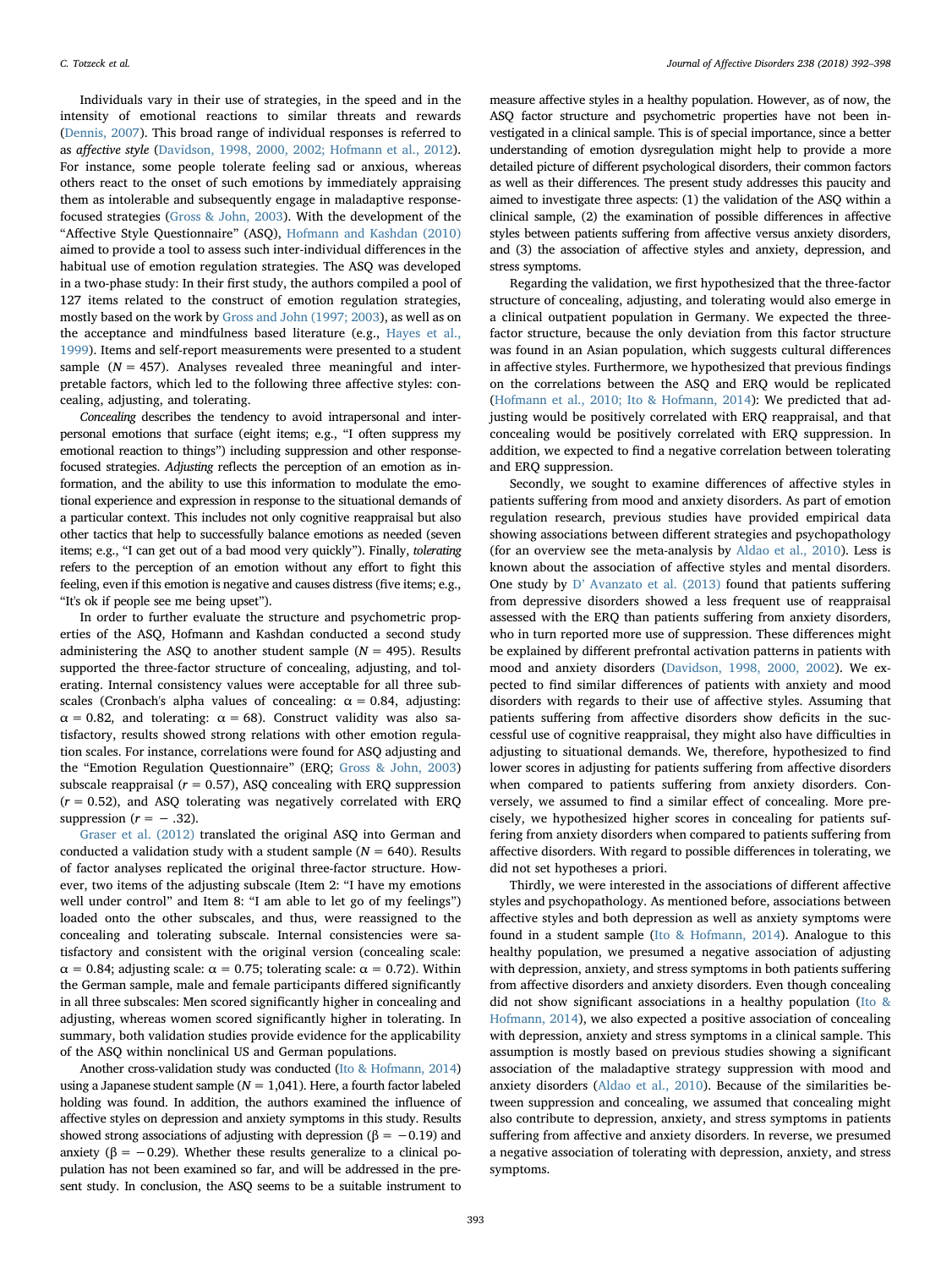#### 2. Methods

#### 2.1. Participants

A total of  $N = 917$  treatment-seeking patients participated in this study before receiving cognitive-behavioral therapy at an outpatient clinic in the Ruhr region in Germany between April 2012 and December 2016. Five hundred-fifty participants (60.0%) were female and 367 (30.0%) were male. The mean age was 37.87 years ( $SD = 12.90$ ; Range: 18–78 years). All data were collected before the beginning of treatment. The most common primary diagnoses were affective disorders  $(n = 462; 50.4\%)$ , including  $n = 9$  patients suffering from a manic or bipolar disorder,  $n = 177$  patients suffering from a single major depression episode,  $n = 229$  patients suffering from a recurrent major depression, and  $n = 47$  patients suffering from persistent or unspecified mood disorders. The second most common primary diagnoses were neurotic, stress-related and somatoform disorders ( $n = 377$ ; 41.1%), including  $n = 162$  patients suffering from phobic anxiety disorders,  $n = 39$  patients suffering from a panic disorder,  $n = 26$  patients suffering from a general anxiety disorder,  $n = 28$  patients with an obsessive-compulsive disorder, and  $n = 122$  patients suffering from either a reaction to severe stress, respectively an adjustment disorder, a somatoform disorder or an unspecified anxiety disorder. This was followed by behavioral syndromes associated with physiological disturbances and physical factors (3.7%), personality disorders (2.5%), schizophrenia, schizotypal and delusional disorders (1.0%), substance abuse (0.7%), and other disorders (0.6%). Comorbidity was not ascertained in this present study.

Prior to assessments, participants were informed about the purpose of the study, the voluntary nature of their participation, data storage and security. They provided written informed consent prior to participation. Ethics Committee of the Faculty of Psychology at the Ruhr-Universität Bochum approved the study.

## 2.2. Measures

#### 2.2.1. Diagnostic interview

Diagnoses were made by trained clinical psychologists using the DIPS ("Diagnostisches Interview bei psychischen Störungen"; [Schneider](#page-7-12) [& Margraf, 2006](#page-7-12)), a structured clinical interview to assess mental disorders according to the criteria of the Diagnostic and Statistical Manual for Mental Disorders (DSM-IV-TR; [APA, 2000](#page-7-13)). The results of previous validation studies using the DIPS indicate high interrater-reliability coefficient scores (Cohen's kappa coefficient (κ)), especially for the major diagnostic categories of anxiety ( $\kappa = 0.78$ ) and mood ( $\kappa = 0.81$ ) disorders ([Suppiger et al., 2008; In-Albon et al., 2008\)](#page-7-14) as well as high retest-reliability coefficient scores ( $κ = 0.80$  for affective and  $κ = 0.76$ for anxiety disorders). All diagnoses were verified through supervising senior psychotherapists.

## 2.2.2. Affective Style Questionnaire

The ASQ ([Hofmann & Kashdan, 2010](#page-7-5); German version: [Graser et al.,](#page-7-8) [2012\)](#page-7-8) is a 20-item scale, measuring the three affective styles concealing, adjusting, and tolerating, on a 5-point Likert scale ranging from  $(1)$  = "not true of me at all" to  $(5)$  = "extremely true of me". The internal consistency values (Cronbach's alpha) of the scores of the ASQ subscales in the US student samples were  $\alpha = 0.84$  (concealing),  $\alpha = 0.80 - 0.82$  (adjusting), and  $\alpha = 0.66 - 0.68$  (tolerating). In the German student sample, the consistency values for the scores of the three subscales were  $\alpha = 0.82$  (concealing),  $\alpha = 0.76$  (adjusting), and  $\alpha$  = 0.71 (tolerating).

#### 2.2.3. Emotion Regulation Questionnaire

The ERQ ([Gross & John, 2003;](#page-7-1) German version: [Abler &](#page-7-15) [Kessler, 2009\)](#page-7-15) is a 10-item scale used to assess two types of emotion regulation strategies: cognitive reappraisal and expressive suppression. The items are scored on a 7-point Likert scale ranging from  $(1)$  = "strongly disagree" to  $(7)$  = "strongly agree". Internal consistency values of the German version were:  $\alpha = 0.74$  for the score of suppression (0.73 for the original version) and  $\alpha$  = 0.78 for the score of reappraisal (0.79 original version). In the current sample, alpha values were  $\alpha = 0.74$  for the score of suppression and  $\alpha = 0.86$  for the score of reappraisal.

## 2.2.4. Depression Anxiety Stress Scale-21

The Depression Anxiety Stress Scale (DASS; [Lovibond &](#page-7-16) [Lovibond, 1995;](#page-7-16) German version: Nilges, [& Essau, 2015\)](#page-7-17) is a 42-item self-report instrument measuring the three negative emotional states of depression, anxiety and tension/stress. We used 21 selected items from the DASS-42 to assess levels of depression, anxiety, and stress over the past week on three 7-item subscales using 4-point Likert scales from  $(0)$  = "did not apply to me at all" to  $(3)$  = "applied to me very much or most of the time". Consistency values for the three DASS subscales were  $\alpha = 0.91$  for the score of depression,  $\alpha = 0.81$  for the score of anxiety, and  $\alpha$  = 0.86 for the score of stress in the current sample.

#### 2.3. Statistical analysis

The Statistical Package for the Social Sciences (SPSS) 24.0 and AMOS 24.0 were used to analyze the data. In order to cross-validate the factor structure of the ASQ, a confirmatory factor analysis was conducted. Goodness-of-fit indices, including the Comparative Fit Index (CFI) and the root mean square error of approximation (RMSEA) were examined to determine how well the model fit the data. The following thresholds were considered: CFI > 0.90 and RMSEA close to 0.06 in-dicate a good fit ([Hu & Bentler, 1999\)](#page-7-18). Since the chi-square ( $\chi^2$ ) statistic is very sensitive to sample sizes, it was not used as goodness-of-fit index ([Schlermelleh-Engel et al. 2003\)](#page-7-19). Standardized factor loadings were used to assess the appropriateness of the measurement. Means and standard deviations of the ASQ subscales were calculated, and internal consistencies were determined by calculating Cronbach's alpha. Multivariate analyses of variance with age and gender as covariates (MAN-COVA) were performed to test for gender and age effects on the ASQ subscales. Effect sizes were calculated using partial eta squared  $(\eta_p^2)$  as suggested by Cohen  $(1988)$  with  $> 0.01$  indicating a small effect,  $> 0.06$  indicating a medium effect and  $> 0.14$  indicating a large effect. Correlations between the subscales of the ASQ, ERQ, and DASS were calculated to examine the ASQ's convergent and discriminant validity. Lastly, we conducted MANOVAs of the ASQ subscales among the two largest groups of patients, consisting of patients with affective and anxiety disorders. Multiple regression analyses were performed to examine the influence of the ASQ and ERQ subscales as well as gender and age on affective and anxiety symptoms. The ERQ was included in the regression analysis because most studies on emotion regulation used the ERQ and were based on the process model of emotion regulation proposed by [Gross \(1998\).](#page-7-2) Following the procedure of previous validation studies (see [Ito & Hofmann, 2014](#page-7-9)), the ASQ and ERQ subscales were simultaneously entered into analyses.

## 3. Results

### 3.1. Factor structure

The results of the first CFA showed that the goodness of fit indices were below the threshold for an acceptable model fit (CFI =  $0.78$ , RMSEA  $= 0.09$ ). The model was re-examined by exploring modification indices, allowing error terms to be correlated with each other. Following these adjustments, the results of the CFA showed that the goodness of fit indices were acceptable: The Comparative Fit Index  $(CFI = 0.91)$  indicated a good fit, and the root mean square error of approximation (RMSEA =  $0.06$ , 90% CI:  $0.06 - 0.07$ ) was acceptable. The standardized loadings were at least moderately high (loadings > 0.40), except for two items on the factor concealing (item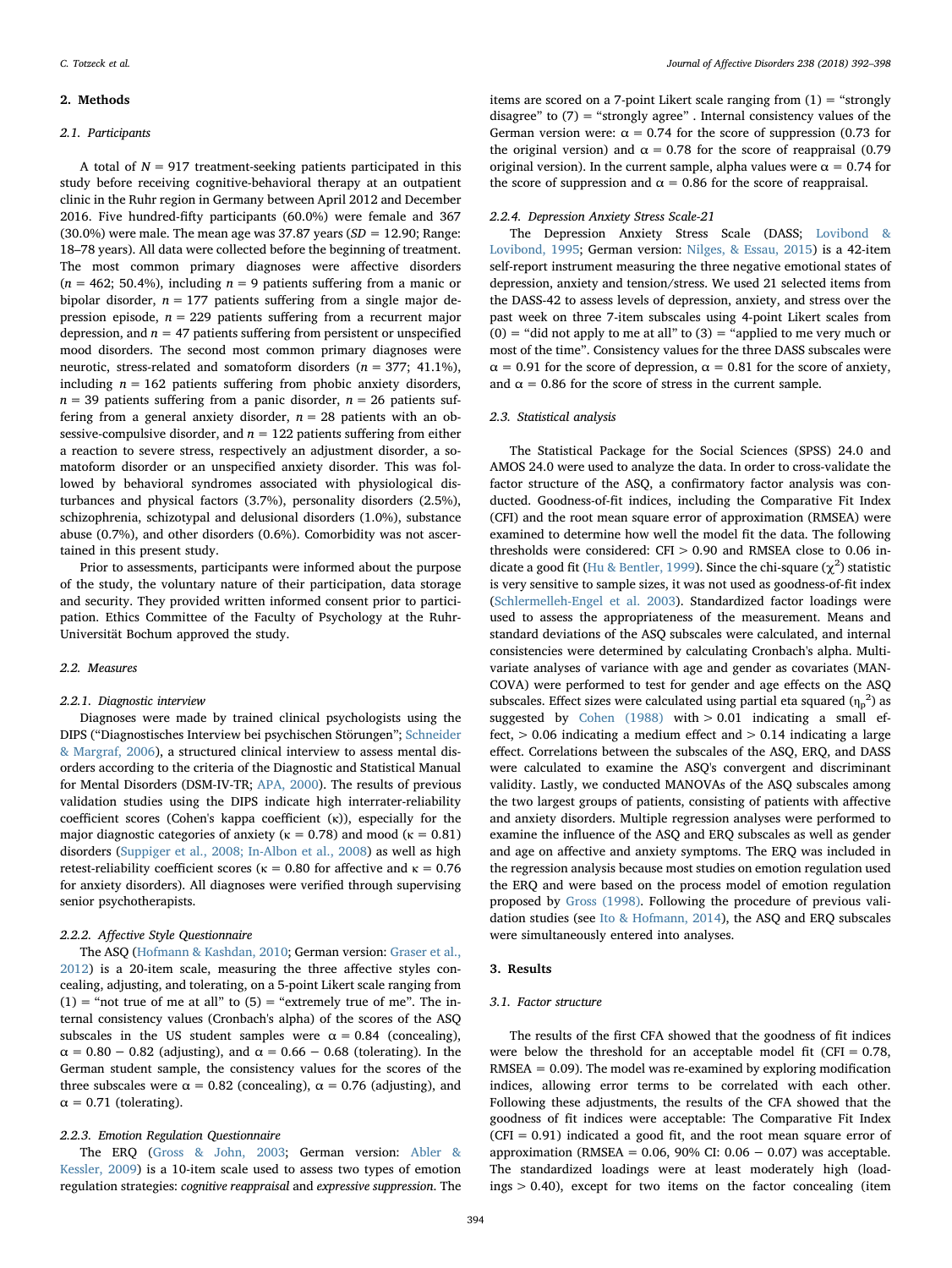<span id="page-4-0"></span>

Fig. 1. Results of the CFA. Confirmatory factor analysis of the Affective Style Questionnaire. Ovals represent latent variables, squares represent the twenty items of the ASQ. Numbers next to arrows indicate factor loadings.

 $#1 = 0.26$  and item  $#2 = 0.34$ ) and two items on the factor tolerating (item  $\#3 = 0.34$  and item  $\#11 = 0.36$ ). Results are presented in [Fig. 1](#page-4-0).

#### 3.2. Internal consistency and sex differences

The internal consistency value of the ASQ score was  $\alpha = 0.77$  in this clinical sample. Internal consistency values of the scores of the three subscales were  $\alpha = 0.82$  for the concealing factor,  $\alpha = 0.76$  for the adjusting factor, and  $\alpha = 0.71$  for the tolerating factor. The inter-correlations of the three factors were as followed (all ps  $\langle 0.01$ ):  $r = 0.21$ for concealing and adjusting,  $r = 0.46$  for adjusting and tolerating, and  $r = -0.31$  for concealing and tolerating. Female and male patients differed significantly in the ASQ subscale adjusting  $(F(1, 915) = 11.29;$ 

<span id="page-4-1"></span>

| Table 1                                       |  |
|-----------------------------------------------|--|
| Correlations of ASO, ERO, and DASS subscales. |  |

 $p = .001$ ;  $\eta_p^2 = 0.012$ ), with males showing higher scores than females. No further sex or age differences were found (all other  $p > .10$ ).

## 3.3. Correlations of ASQ subscales with ERQ and DASS

Correlations between the ASQ subscales and the ERQ and DASS subscales were calculated. Results are presented in [Table 1.](#page-4-1)

## 3.4. Comparison of ASQ, ERQ, and DASS subscales among affective and anxiety disorders

Means and standard deviations of ASQ, ERQ, and DASS subscales as well as p-values and effect sizes are presented in [Table 2.](#page-5-0) Further analysis of variance in the two largest groups, consisting of patients suffering from affective and anxiety disorders, resulted in significant differences within the ASQ subscale adjusting  $(F(1, 798) = 17.41$ ,  $p < .001$ ,  $\eta_p^2 = 0.021$ ) and the ERQ subscale reappraisal ( $F(1, 0)$ 798) = 12.36,  $p < .001$ ,  $\eta_p^2 = 0.015$ ). In addition, the depression ( $F(1)$ , 798) = 84.12,  $p < .001$ ,  $\eta_p^2 = 0.095$ ) and stress subscales (*F*(1, 798) = 5.78,  $p = .016$ ,  $\eta_p^2 = 0.007$ ) of the DASS differed significantly between affective and anxiety disorders.

In order to further examine differences within these two groups of patients, we first conducted multivariate analyses of variances within affective disorders and then within anxiety disorders. Results did not reveal significant differences (all  $p > .05$ ).

## 3.5. Summary for the regression analyses on Depression, Anxiety, and Stress of ASQ and ERQ subscales

To examine the relationship between the DASS subscales depression, anxiety, and stress and the ASQ subscales, multiple regression analyses were conducted based on all patients suffering from affective or anxiety disorders. Results are presented in [Tables 3.1](#page-5-1) and [3.2](#page-5-2). Overall, the ASQ adjusting subscale showed the highest negative association with depression, anxiety, and stress symptoms in patients suffering from anxiety disorders. Lower scores on the ASQ adjusting subscale were also associated with higher depression and stress symptoms in patients suffering from affective disorders.

Whereas concealing was positively associated only with depressive symptoms in patients suffering from affective disorders, it was positively associated with the entire range of anxiety, depression, and stress symptoms in patients with anxiety disorders. Tolerating only showed a negative association with anxiety symptoms in patients with affective disorders. Neither of the ERQ subscales showed significant relations to depression, anxiety, or stress symptoms (all  $p > .05$ ).

#### 4. Discussion

This was the first study to investigate affective styles in a large clinical outpatient sample using the ASQ. Although previous studies have shown that the ASQ is applicable to assess affective styles in

|                                                                                            | ASO-concealing                                | ASO-adjusting                       | ASO-tolerating                      | ERQ reappraisal                     | ERO suppression              | DASS-depression      | DASS-anxiety |
|--------------------------------------------------------------------------------------------|-----------------------------------------------|-------------------------------------|-------------------------------------|-------------------------------------|------------------------------|----------------------|--------------|
| ASQ-adjusting<br><b>ASO-tolerating</b><br><b>ERQ-reappraisal</b><br><b>ERQ-suppression</b> | $-0.18**$<br>$0.13**$<br>$0.11**$<br>$0.62**$ | $0.44**$<br>$0.51**$<br>$-0.04$     | $0.23**$<br>$-0.36**$               | $0.07*$                             |                              |                      |              |
| DASS-depression<br><b>DASS-anxiety</b><br><b>DASS-stress</b>                               | $0.18**$<br>0.06<br>$-0.02$                   | $-0.38**$<br>$-0.24**$<br>$-0.44**$ | $-0.29**$<br>$-0.22**$<br>$-0.20**$ | $-0.26**$<br>$-0.14**$<br>$-0.27**$ | $0.29**$<br>$0.09**$<br>0.02 | $0.52**$<br>$0.60**$ | $057**$      |

Note: ASQ = Affective Style Questionnaire, DASS = Depression Anxiety Stress Scale, ERQ = Emotion Regulation Questionnaire.  $^{\star}p < .05$   $^{**}p < .01.$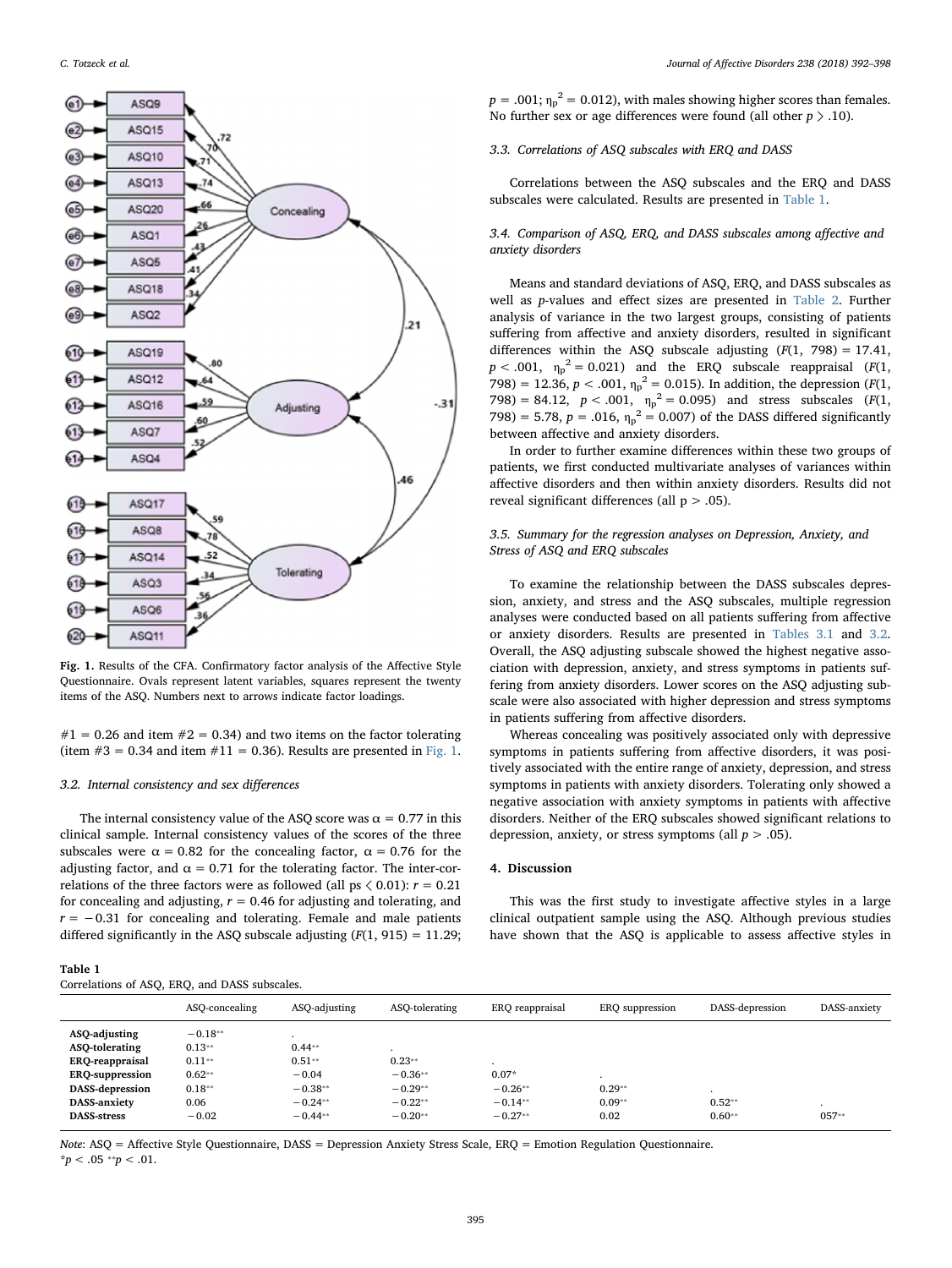#### <span id="page-5-0"></span>Table 2

Means and standard deviations of ASQ, ERQ, and DASS subscales of affective and anxiety disorders.

|                        | Affective disorders<br>$(n = 462)$ Mean<br>(SD) | Anxiety disorders<br>$(n = 377)$ Mean<br>(SD) | p       | ${\eta_p}^2$ |
|------------------------|-------------------------------------------------|-----------------------------------------------|---------|--------------|
| ASO concealing         | 3.02(0.77)                                      | 2.93 (0.73)                                   | 0.079   | 0.004        |
| ASO adjusting          | 2.25(0.73)                                      | 2.48 (0.74)                                   | < 0.001 | 0.021        |
| <b>ASO</b> tolerating  | 2.87(0.68)                                      | 2.97(0.71)                                    | 0.083   | 0.004        |
| <b>ERO</b> reappraisal | 3.46(1.19)                                      | 3.79 (1.23)                                   | < 0.001 | 0.015        |
| <b>ERO</b> suppression | 3.84(1.29)                                      | 3.71(1.27)                                    | 0.143   | 0.003        |
| Depression             | 1.56 (0.78)                                     | 1.07(0.73)                                    | < 0.001 | 0.095        |
| Anxiety                | 0.87(0.58)                                      | 0.94(0.67)                                    | 0.104   | 0.003        |
| <b>Stress</b>          | 1.58 (0.66)                                     | 1.47(0.67)                                    | 0.016   | 0.007        |

Note: ASQ = Affective Style Questionnaire, DASS = Depression Anxiety Stress Scale, ERQ = Emotion Regulation Questionnaire.

### <span id="page-5-1"></span>Table 3.1.

Results of the regression analyses on depression, anxiety, and stress of the ASQ and the ERQ subscales in affective disorders.

|               |                 | $R^2$ | β        | t        | $\boldsymbol{p}$ |
|---------------|-----------------|-------|----------|----------|------------------|
| Depression    | Overall         | 0.14  |          |          |                  |
|               | Gender          |       | 0.034    | 0.765    | 0.445            |
|               | Age             |       | $-0.050$ | $-1.109$ | 0.268            |
|               | ASO concealing  |       | 0.149    | 2.519    | 0.012            |
|               | ASQ adjusting   |       | $-0.268$ | $-4.724$ | < 0.001          |
|               | ASQ tolerating  |       | $-0.061$ | $-1.189$ | 0.235            |
|               | ERQ reappraisal |       | $-0.100$ | $-1.938$ | 0.053            |
|               | ERQ suppression |       | 0.077    | 1.267    | 0.206            |
| Anxiety       | Overall         | 0.09  |          |          |                  |
|               | Gender          |       | $-0.099$ | $-2.145$ | 0.033            |
|               | Age             |       | 0.125    | 2.700    | 0.007            |
|               | ASQ concealing  |       | 0.047    | 0.780    | 0.436            |
|               | ASQ adjusting   |       | $-0.107$ | $-1.836$ | 0.067            |
|               | ASQ tolerating  |       | $-0.176$ | $-3.321$ | 0.001            |
|               | ERQ reappraisal |       | $-0.084$ | $-1.576$ | 0.116            |
|               | ERQ suppression |       | 0.016    | $-0.254$ | 0.800            |
| <b>Stress</b> | Overall         | .17   |          |          |                  |
|               | Gender          |       | $-0.031$ | $-0.702$ | 0.483            |
|               | Age             |       | 0.002    | 0.036    | 0.971            |
|               | ASQ concealing  |       | 0.062    | 1.071    | 0.285            |
|               | ASQ adjusting   |       | $-0.387$ | $-6.951$ | < 0.001          |
|               | ASQ tolerating  |       | $-0.041$ | $-0.811$ | 0.418            |
|               | ERQ reappraisal |       | $-0.058$ | $-1.149$ | 0.251            |
|               | ERQ suppression |       | $-0.060$ | $-1.005$ | 0.315            |

Note: ASQ = Affective Style Questionnaire, DASS = Depression Anxiety Stress Scale, ERQ = Emotion Regulation Questionnaire.

healthy populations [\(Hofmann & Kashdan, 2010; Graser et al., 2012; Ito](#page-7-5) [& Hofmann, 2014; Erreygers & Spooren, 2017\)](#page-7-5), this was the first clinical validation study.

The first aim was, therefore, to examine whether the three-factor model, found in previous validation studies in Western cultures, would fit the data of our clinical sample. As we expected, the known threefactor structure of concealing, adjusting, and tolerating, emerged in our clinical German population. The model fit the data adequately, and the goodness of fit was acceptable. This finding underlines the assumption that the previously found deviation of the three-factor structure in a Japanese sample might reveal cultural differences in affective styles. The majority of ASQ items loaded at least moderately high onto the previously assigned factors. Two items on the concealing subscale (Item 1: "People usually can't tell how I am feeling inside." and Item 2: "I have my emotions well under control."), and two items on the tolerating subscale (Item 3: "I can tolerate having strong emotions." and Item 11: "It's ok to feel negative emotions at times.") did not show sufficient loadings. Previous validation studies (e.g., [Ito & Hofmann, 2014; Graser](#page-7-9) [et al., 2012\)](#page-7-9) also revealed items with poor loadings. For instance, Item 2 ("I have my emotions well under control") was originally assigned to

#### <span id="page-5-2"></span>Table 3.2

Results of the regression analyses on anxiety, depression, and stress of the ASQ and the ERQ subscales in anxiety disorders.

|               |                 | $R^2$ | β        | t        | $\boldsymbol{p}$ |
|---------------|-----------------|-------|----------|----------|------------------|
| Anxiety       | Overall         | 0.07  |          |          |                  |
|               | Gender          |       | $-0.124$ | $-2.372$ | 0.018            |
|               | Age             |       | 0.002    | .034     | 0.973            |
|               | ASQ concealing  |       | 0.140    | 2.054    | 0.041            |
|               | ASQ adjusting   |       | $-0.214$ | $-3.307$ | 0.001            |
|               | ASO tolerating  |       | $-0.055$ | $-0.879$ | 0.380            |
|               | ERQ reappraisal |       | 0.000    | $-0.007$ | 0.995            |
|               | ERQ suppression |       | $-0.021$ | $-0.298$ | 0.766            |
| Depression    | Overall         | 0.23  |          |          |                  |
|               | Gender          |       | $-0.093$ | $-1.942$ | 0.053            |
|               | Age             |       | $-0.034$ | $-0.736$ | 0.462            |
|               | ASO concealing  |       | 0.202    | 3.255    | 0.001            |
|               | ASQ adjusting   |       | $-0.320$ | $-5.420$ | < 0.001          |
|               | ASQ tolerating  |       | $-0.056$ | $-0.988$ | 0.324            |
|               | ERQ reappraisal |       | $-0.086$ | $-1.618$ | 0.107            |
|               | ERO suppression |       | 0.129    | 1.960    | 0.051            |
| <b>Stress</b> | Overall         | 0.18  |          |          |                  |
|               | Gender          |       | $-0.132$ | $-2.682$ | 0.008            |
|               | Age             |       | $-0.051$ | $-1.063$ | 0.289            |
|               | ASO concealing  |       | 0.188    | 2.929    | 0.004            |
|               | ASQ adjusting   |       | $-0.379$ | $-6.222$ | < 0.001          |
|               | ASQ tolerating  |       | 0.068    | 1.154    | 0.249            |
|               | ERQ reappraisal |       | $-0.092$ | $-1.663$ | 0.097            |
|               | ERO suppression |       | $-0.048$ | $-0.704$ | 0.482            |
|               |                 |       |          |          |                  |

Note: ASQ = Affective Style Questionnaire, DASS = Depression Anxiety Stress Scale, ERQ = Emotion Regulation Questionnaire.

the adjusting subscale ([Hofmann & Kashdan, 2010](#page-7-5)). Due to double factor loadings in the German validation study ([Graser et al., 2012](#page-7-8)), the item was reassigned to the concealing subscale, still showing a poor loading. The reappearance of these precarious items, which mostly show a poor factor loading (see [Ito & Hofmann, 2014, Graser et al.,](#page-7-9) [2012\)](#page-7-9), suggests that these items might need to be eliminated, thereby shortening the ASQ.

Regarding convergent validity, we found that adjusting was positively correlated with ERQ reappraisal, and concealing was positively correlated with ERQ suppression. In addition, tolerating was negatively correlated with ERQ suppression. These findings are in line with the results of previous studies [\(Hofmann & Kashdan, 2010; Graser et al.,](#page-7-5) [2012\)](#page-7-5) as well as with our hypothesis. Surprisingly, we did not find the gender differences described in previous studies [\(Graser et al., 2012](#page-7-8)). In line with the German validation study ([Graser et al., 2012](#page-7-8)), we found a gender effect in the adjusting subscale, wherein male patients scored significantly higher than female patients. However, no significant differences were found for the other two subscales. This inconsistent finding highlights the need for clinical validation studies in the use of scales as clinical instruments instead of relying on data from normative or student samples. Additional research is needed to clarify, whether psychopathology might mitigate gender differences in affective styles, and, if so, whether this effect might change in the course of treatment.

The second aim of this study was to investigate possible differences in affective styles across various psychological disorders. In order to examine a wide variety of disorders, we did not implement exclusion criteria. Since most outpatients met the criteria for a primary diagnosis of either an affective or an anxiety disorder, we based our further analysis on detecting differences between patients suffering from affective or anxiety disorders. Taking a closer look at the affective styles, the patients suffering from affective disorders scored significantly lower on the adjusting subscale as well as on the ERQ subscale reappraisal than patients with anxiety disorders. These findings are in line with our hypotheses that not only concrete emotion regulation strategies but also affective styles differ between affective and anxiety disorders, and furthermore, that affective disorders lead to lower scores in adjusting. Although this finding does not explain whether a possible deficit in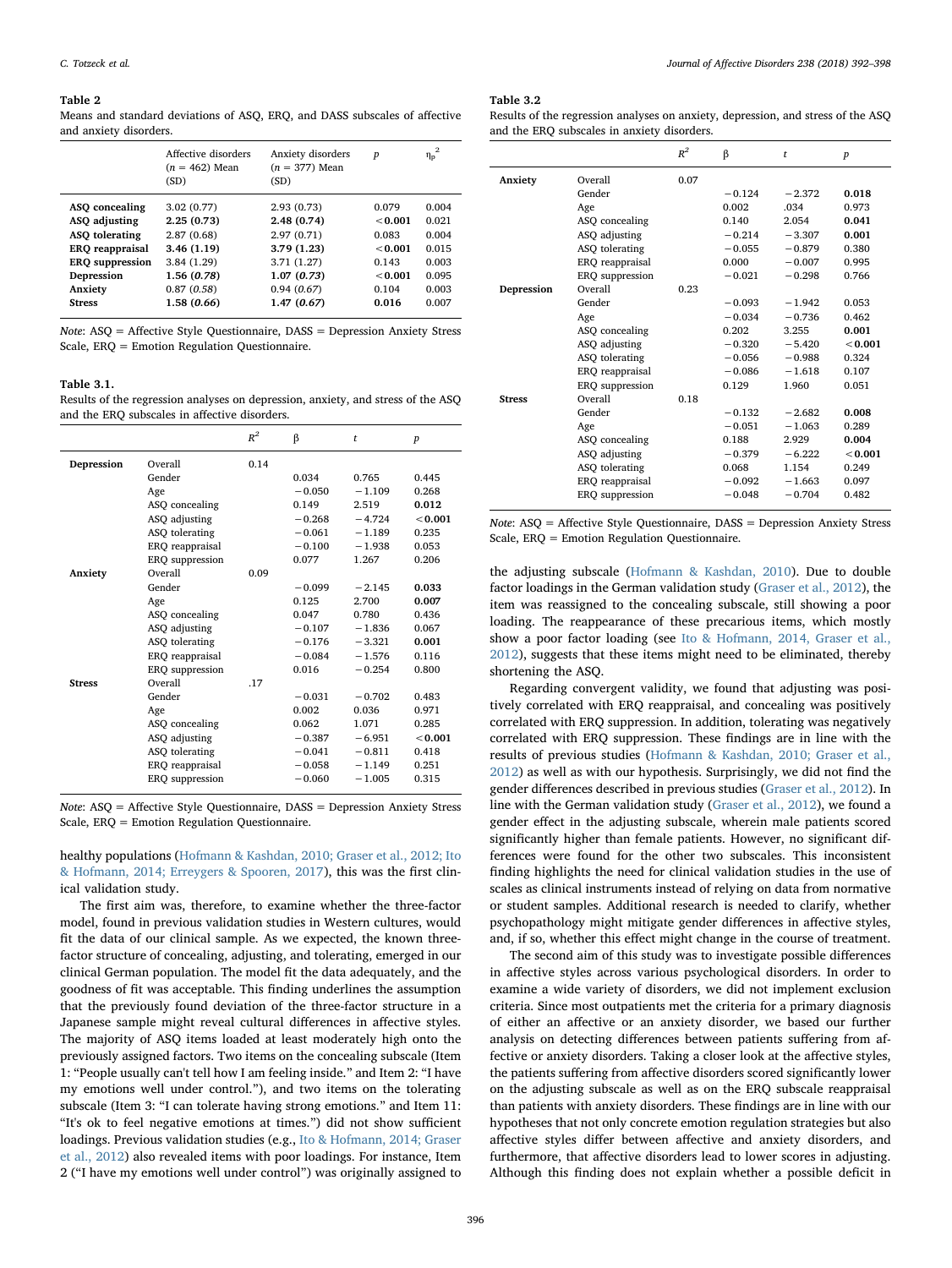adjusting might contribute to mood disorders or whether the mood disables the process of adjusting, there still seems to be a difference in adjusting skills in patients suffering from affective versus anxiety disorders. Further differences in the other two affective styles were not found: Neither concealing nor tolerating differed significantly between patients suffering from affective or anxiety disorders.

The third purpose of this study was to examine the associations of different affective styles and psychopathology. Surprisingly, the ERQ emotion regulation strategies, cognitive reappraisal and expressive suppression did not show significant associations, neither in affective nor in anxiety symptomology. However, our results revealed an interesting pattern of associations with affective styles: adjusting turned out to be clearly positive for patients with different psychopathology. The adjusting subscale showed a strong negative association with depression and with stress in patients suffering from affective disorders. We also found that the adjusting subscale was negatively associated with anxiety, depression, and stress in patients suffering from anxiety disorders. This finding is in line with our hypothesis and consistent with previous findings in a healthy population ([Ito & Hofmann, 2014\)](#page-7-9). Since the ASQ adjusting items assess the extent rather than the exact way, the individual feels to be able to adjust (e.g., "I know exactly what to do to get myself into a better mood."), further research is needed to clarify the differences of adjusting between healthy and clinical populations. Even though the adjusting subscale did not explain much of the variance, the affective style adjusting seems to play a more important role than the use of cognitive reappraisal. Here, mood and anxiety disorders seem to reveal an inability to adapt to situational demands above and beyond cognitive reappraisal.

In addition, concealing showed a positive association with the symptomatology: It was positively associated with depression in patients suffering from affective disorders, and there was also a strong positive association of anxiety, depression, and stress in patients suffering from anxiety disorders. Contrary to previous findings of concealing in a healthy population [\(Ito & Hofmann, 2014](#page-7-9)), and consistent with our hypothesis, this affective style also seems to be relevant in terms of the development of psychopathology, especially in anxiety disorders. Concealing seems to play a more important role in anxiety disorders than in affective disorders. Although patients with anxiety disorders do not seem to use the concealing tendency more often or more intensely than patients suffering from affective disorders, the process of concealing still appears to be related to their anxiety symptomatology. The reason for the especially maladaptive role of concealing in anxiety disorders might, at least partially, be caused by the paradoxical effect of suppression increasing anxiety symptoms ([Gross &](#page-7-21) [Levenson, 1997; Campbell-Sills et al., 2006](#page-7-21)). However, since the ERQ suppression did not show such relations, the ASQ concealing seems to account for more maladaptive concealing behavior. Another contributing factor might be the fact that concealing assesses the tendency not only to suppress (e.g., "I often suppress my emotional reactions to things."), but also to hide different negative emotions (e.g., "People usually can't tell when I am upset." or "People usually can't tell when I am sad."). Therefore, evaluation by others becomes more important and seems to determine emotional reactions. This might especially apply to patients suffering from social anxiety disorders. Further research is needed to clarify the exact role of concealing.

Finally, tolerating only showed a negative association with anxiety symptoms in patients suffering from affective disorders. This finding is partly in line with our hypothesis, however, we expected to find a more prominent role of tolerating in the psychopathology of both affective and anxiety disorders. Nevertheless, this finding underlines the assumption that affective styles differ in patients suffering from affective and anxiety disorders.

Taken together, the majority of previous emotion regulation studies tend to focus on the subscales of ERQ reappraisal and suppression. The results of this present study, however, show that the ASQ adjusting and concealing behavior seem to play a more important role than

reappraisal and suppression for depression, anxiety, and stress among clinical populations.

## 5. Limitations

A number of limitations must be taken into consideration while evaluating the present study. First and foremost, the clinical data were based on primary diagnoses. We did not ascertain comorbid diagnoses. This distinction may be important, since affective and anxiety disorders are often linked to each other. In addition, we only used data collected before the beginning of psychotherapeutic treatment and were therefore not able to analyze changes in affective styles during and after intervention. Furthermore, all data were based on self-reported information of patients. We did not implement either a therapeutic rating of affective styles or physiological measures, for instance arousal, which could have shown whether the used strategies successfully reduce negative emotions. Future research should address this question. Another limitation is the fact that we concentrated on the main categories of mental disorders and, therefore, did not subdivide patients with affective and anxiety disorders in terms of their concrete diagnoses. This is of special importance, because there might also be differences in affective styles within the main categories. For instance, due to the very different moods that need to be regulated, a patient suffering from a bipolar disorder might show different affective styles than a patient suffering from a recurrent depressive disorder. In addition, a patient suffering from social anxiety disorder might display a very different affective style than a patient suffering from general anxiety disorder, because their anxiety symptoms are elicited differently depending on the situation.

#### 6. Conclusions

In conclusion, these results provide evidence that the ASQ is applicable in clinical populations and seems to be a helpful instrument in uncovering functional and dysfunctional affective styles. A better understanding of patient's initial tendency to dysregulate emotions may contribute to an optimized treatment outcome. Future research should, therefore, assess whether affective styles change through psychotherapeutic interventions, and if so, in which way. Furthermore, treatments could be developed directly aiming at advancing functional and reducing dysfunctional affective styles. These findings warrant additional research on the use of affective styles throughout the course of psychotherapeutic treatment.

#### **Contributors**

All authors reviewed and approved the final manuscript.

Christina Totzeck, Tobias Teismann, and Stefan Hofmann conducted the study design and wrote the draft of the manuscript. Ruth von Brachel and Verena Pflug contributed to the data assessment and data preparation. Xiao Chi Zhang conducted the statistical analyses. Jürgen Margraf proofread the draft of the article.

All authors state their compliance with the Code of Ethics of the World Medical Association (Declaration of Helsinki). They also agree to the ethical standards of the Faculty of Psychology's Ethical Commission of the Ruhr-Universität Bochum.

#### Conflict of interest

Conflicts of interest: none.

#### Role of the funding source

This research did not receive any specific grant from funding agencies in the public, commercial, or not-for-profit sectors.